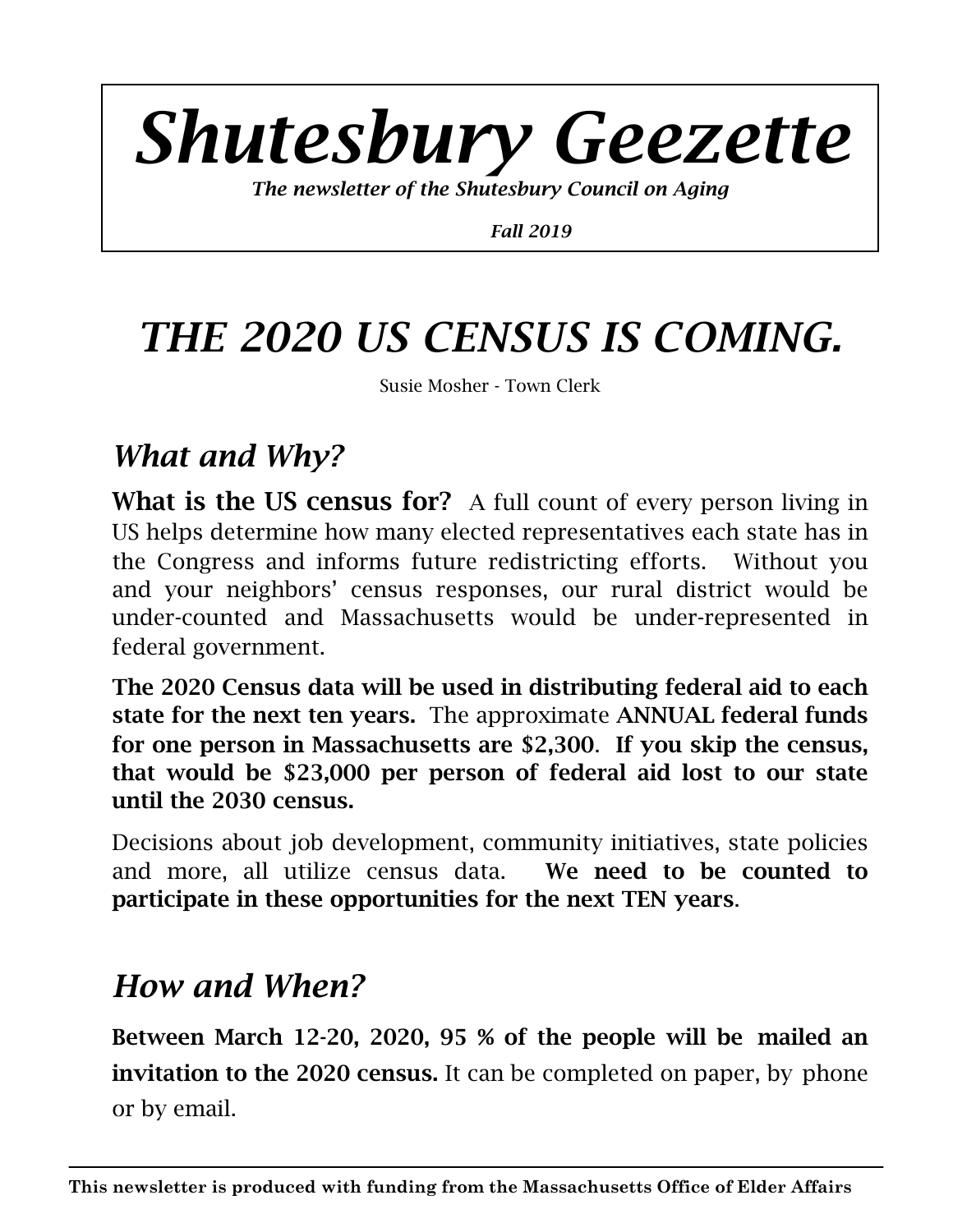(continued from front page)

If you are in the 5% with a post office box, a census form will be hand delivered to your house and you can respond in one of the three modes you prefer.

Wednesday, April 1, 2020 Shutesbury will have a Census event. We will organize a c e l e bration to encourage participation and to provide assistance so that Shutesbury's population will be fully counted and represented.

YOU make a significant difference when you participate in this once-in ten-years event. You count. Get counted. Don't miss it.

#### Questions?

Contact Susie Mosher, 259-1904 [townclerk@shutesbry.org](mailto:townclerk@shutesbry.org)

#### Office hours:

Mon. 3 - 6 (except Holidays!) Tues. & Fri. 8:30 - 12 noon Wed. & Thurs. 8:30 - 10:30 Thurs. evening 5-7

### *Foot Care By Nurses*

The Foot Clinic is now held on the third Wednesday of each month from 9 am to 12 noon. Next three months: Dec. 18, Jan. 15 and Feb. 19. Half-hour appointments include nail trim and massage. A donation of up to \$35.00 is appreciated. Call 259-3796 for more information and to schedule an appointment. Transportation is available through the Med-Ride program and home visits can be arranged if needed.

## *Med-Ride Program*

The Shutesbury COA offers rides for medical and dental appointments for those over 55 who do not have transportation. This program is paid for by a grant from the Executive Office of Elder Affairs. The area covered is Franklin, Hampshire and Hampden counties, as well as Orange and Athol. Call the COA at 259-3796 and leave a message. Two weeks notice is appreciated.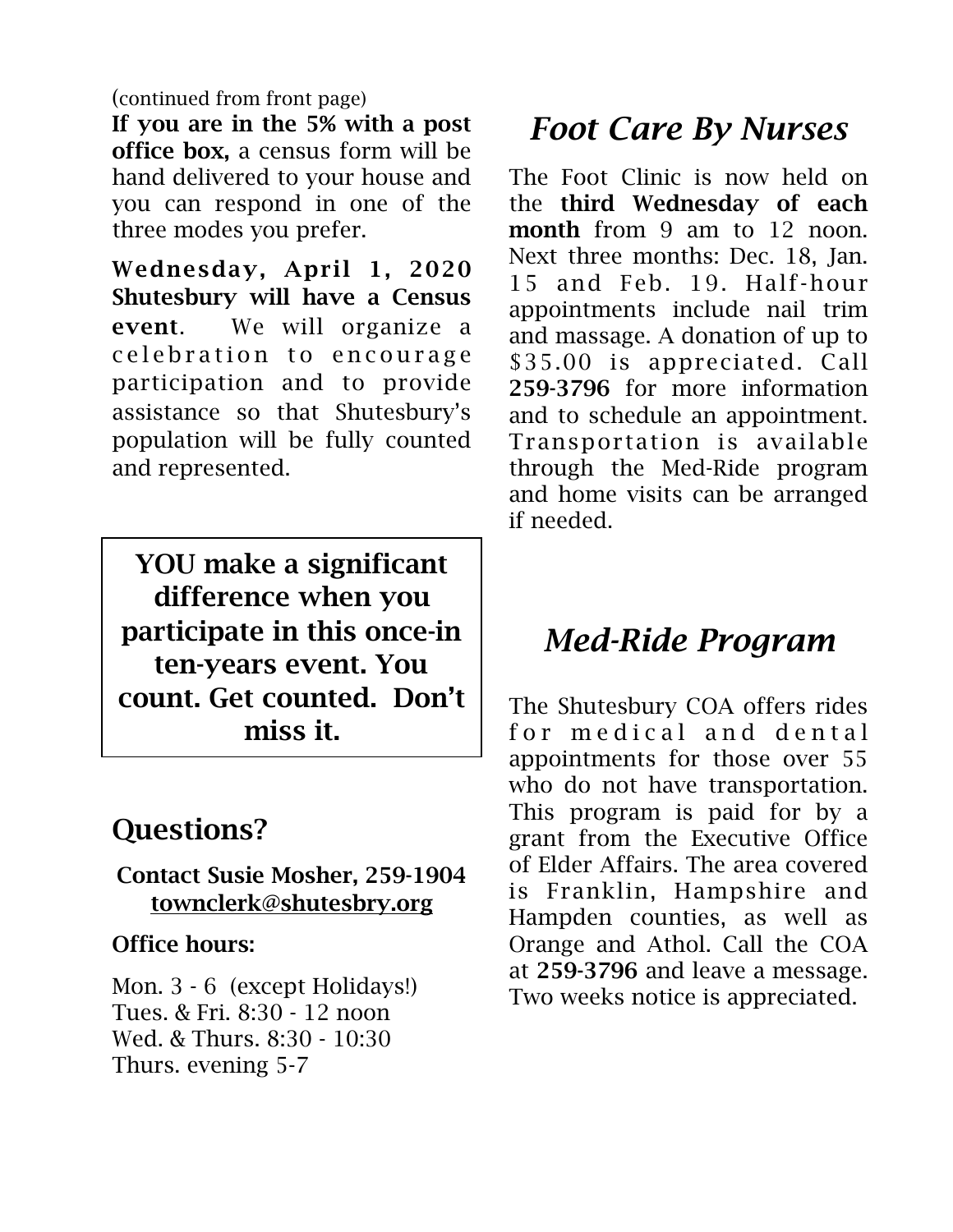#### *Monthly Community Potluck Lunch*

Held the first Tuesday of the month from 12-1pm in the Senior Lounge. Lunches for the next few months will be Dec. 3, Jan. 7 and Feb. 4.

#### *Fitness Classes*

In collaboration with the COA, the M.N.Spear Library offers free drop-in classes in yoga and strength foundations training. This fall there has been a gentle yoga class every Wednesday at 9, followed by chair yoga at 10:15. On Tuesdays at at 9 and Saturday at 10 strength foundations classes are offered. These are held at Town Hall. Please refer to the library website (google.com/ [site/mnspearmemoriallibrary](http://google.com/site/mnspearmemoriallibrary)) for updated information on the winter schedule.

#### *Home Modification Program (HMLP)*

Do you have a disability or a need to make changes to your home in order to stay there safely as you age? There are loans available from the Community Economic D e v e l o p m e n t A s s i s t a n c e Corporation (CEDAC). Both home owners and landlords with fewer

than 10 units may be eligible for up to \$50,000 for projects including ramps, lifts, bathroom and kitchen adaptations, widening doors and other projects. Loans do not need to be paid until the property is sold. Since 2000, more than 3,000 household have been helped by these loans. If you think you might need this kind of help, wouldn't you like to be one of the recipients of this program?

Fort more information and a brief video on the loan process, visit [cedac.org/hmpl](http://cedac.org/hmpl). Contact Susan Gillam [sgillam@cedac.org](mailto:sgillam@cedac.org) or call 1-800-500-5599

## *Village Neighbors*

*~~~~~~~* 

For those who may be new to town, *Village Neighbors* is a volunteer group working together to help those of us over 60 to stay in our homes as we age. Volunteers are available to help with transportation, household tasks such as changing smoke alarm batteries, technical support, and home visits. For more information go to [villageneighbors.org](http://villageneighbors.org) or call 413-345-6894.